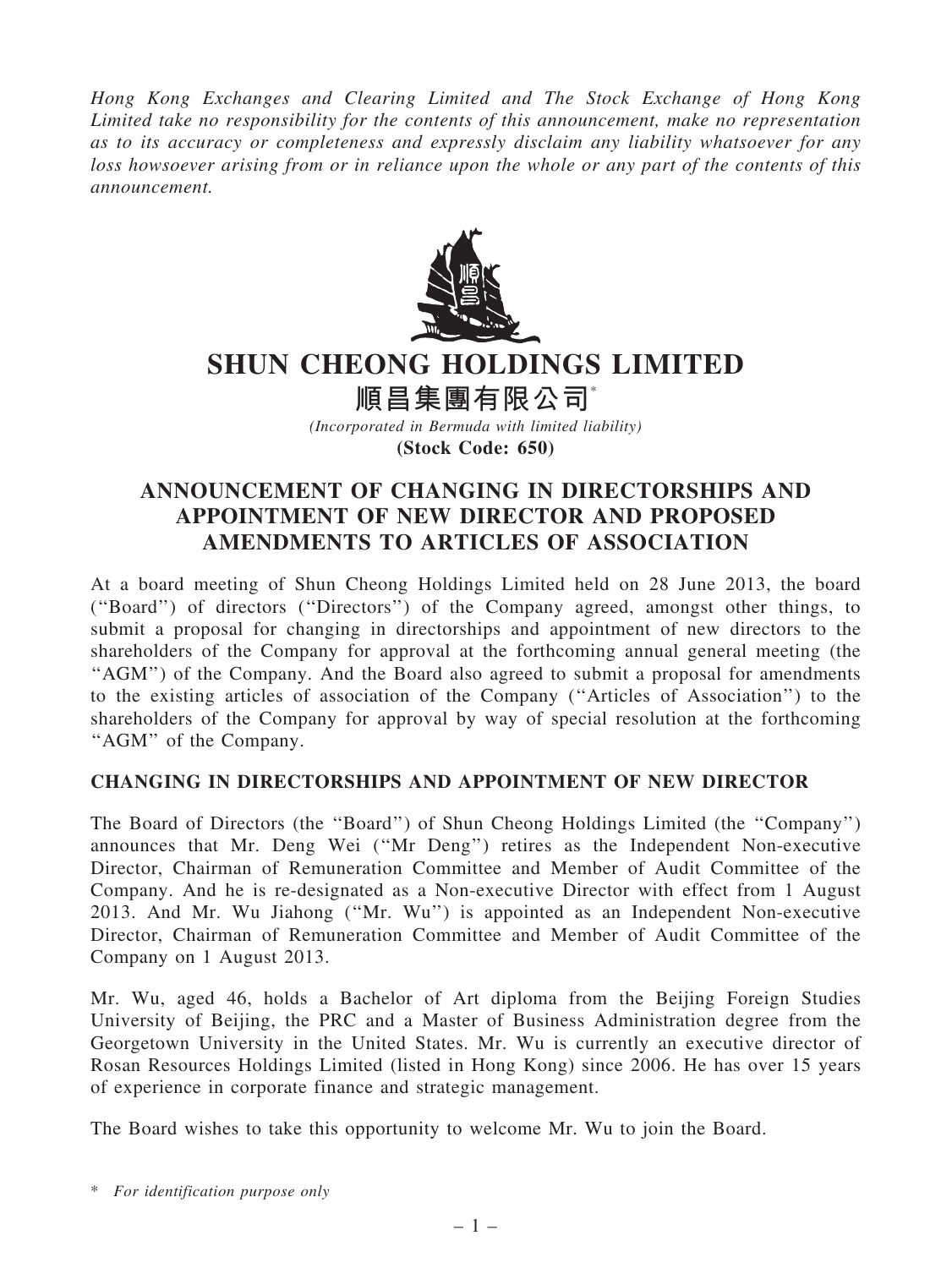## PROPOSED AMENDMENTS TO ARTICLES OF ASSOCIATION

The Board announces that a special resolution will be proposed at the AGM to be held on Monday, 16 September 2013 to amend the Articles of Association.

The Directors consider that it is in the interests of the Company and the Shareholders to make certain amendments to the Bye-Laws to provide certainty, improve administrative efficiency and comply with the relevant laws and regulations. The major amendments to the relevant laws and regulations are highlighted below:

The existing Article 167 provides that:

''167.Any notice or document to be given or issued under these Bye-Laws shall be in writing, and may be served by the Company on any member either personally or by sending it through the post in a prepaid letter, envelope or wrapper addressed to such member at his registered address as appearing in the register or by delivering or leaving it at such registered address as aforesaid or (in the case of a notice) by advertisement in the Newspapers. In the case of joint holders of a share, all notices shall be given to that one of the joint holders whose name stands first in the register and notice so given shall be sufficient notice to all the joint holders."

It is proposed that the existing Article 167 be deleted in its entirety and be substituted by the following new Article 167:

''167.Any notice or document (including any ''corporate communication'' within the meaning ascribed thereto under the rules of the stock exchange in Hong Kong), whether or not, to be given or issued under these Bye-Laws from the Company to a Member shall be in writing or by cable, telex or facsimile transmission message or other form of electronic communication and any such notice and document may be served or delivered by the Company on or to any Member either personally or by sending it through the post in a prepaid envelope addressed to such Member at his registered address as appearing in the Register of Members or at any other address supplied by him to the Company for the purpose or, as the case may be, by transmitting it to any such address or transmitting it to any telex or facsimile transmission number or electronic number or address or website supplied by him to the Company for the giving of notice or document to him or which the person transmitting the notice or document reasonably and bona fide believes at the relevant time will result in the notice or document being duly received by the Member or may also be served by advertisement in appointed newspapers (as defined in the Act) or in newspapers published daily and circulating generally in the territory of and in accordance with the requirements of the stock exchange in Hong Kong or, to the extent permitted by the applicable laws, by placing it on the Company's website or the website of the stock exchange in Hong Kong. and giving to the Member a notice stating that the notice or other document is available there (a ''notice of availability''). The notice of availability may be given to the Member by any of the means set out above. In the case of joint holders of a share all